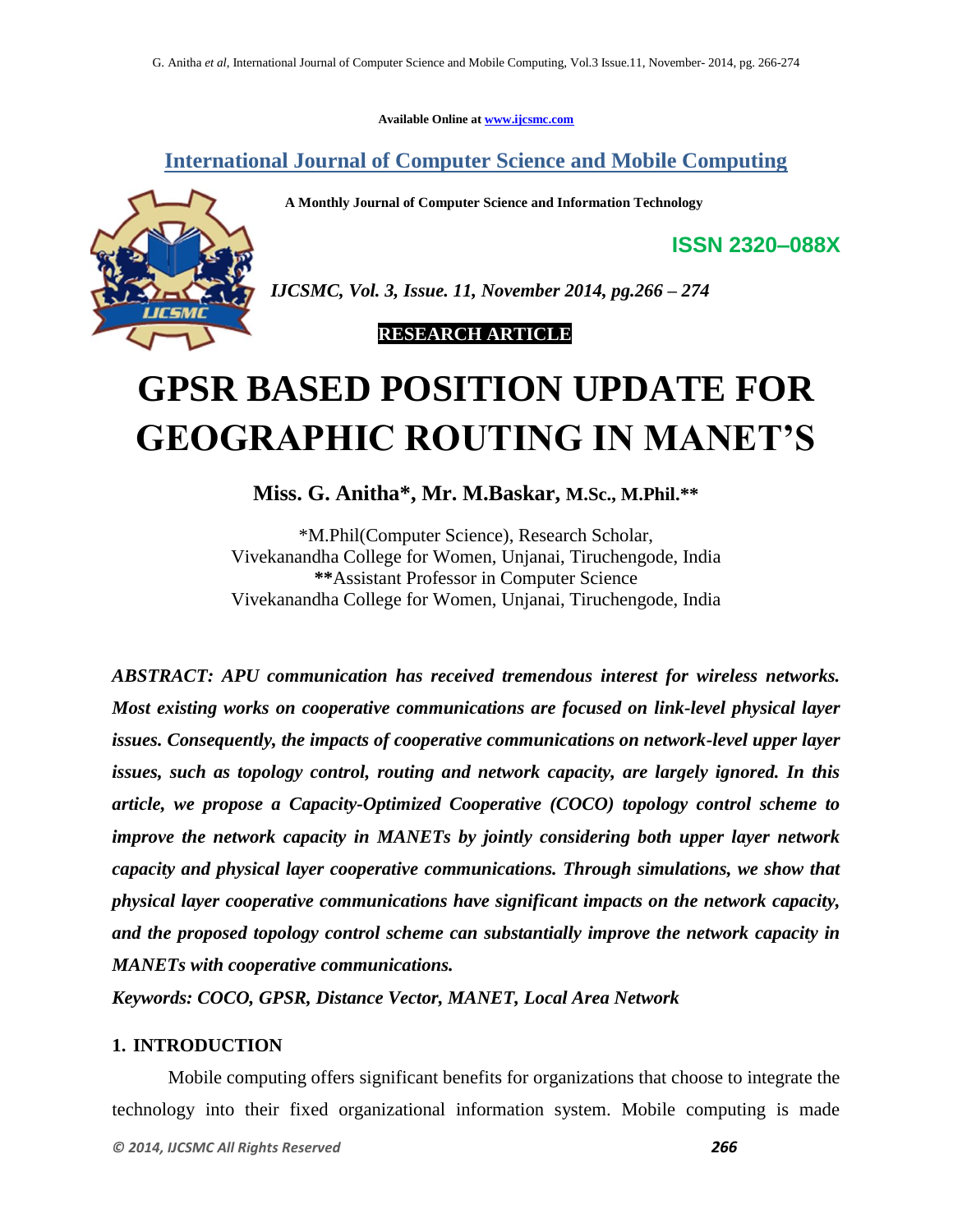possible by portable computer hardware, software, and communications systems that interact with a non-mobile organizational information system while away from the normal, fixed workplace. Mobile computing is a versatile and potentially strategic technology that improves information quality and accessibility, increases operational efficiency, and enhances management effectiveness. A detailed analysis, supported by selective presentation of published literature is used to elucidate and support these asserted benefits of mobile computing. Additionally, a set of heuristics called the MOBILE framework is developed. The MOBILE framework assists information technology professionals in achieving the stated benefits of mobile computing by defining the types of problems, opportunities, and directives that are best addressed through mobile computing technology.

# **1.1 Limitations of Mobile Computing**

**Range & Bandwidth:** Mobile Internet access is generally slower than direct cable connections, using technologies such as [GPRS](http://en.wikipedia.org/wiki/GPRS) and [EDGE,](http://en.wikipedia.org/wiki/EDGE) and more recently [HSDPA](http://en.wikipedia.org/wiki/HSDPA) and [HSUPA](http://en.wikipedia.org/wiki/HSUPA) [3G](http://en.wikipedia.org/wiki/3G) and [4G](http://en.wikipedia.org/wiki/4G) networks. These networks are usually available within range of commercial cell phone towers. Higher speed [wireless LANs](http://en.wikipedia.org/wiki/Wireless_LAN) are inexpensive but have very limited range.

**Security standards:** When working mobile, one is dependent on public networks, requiring careful use of [VPN.](http://en.wikipedia.org/wiki/Virtual_private_networks) Security is a major concern while concerning the mobile computing standards on the fleet. One can easily attack the VPN through a huge number of networks interconnected through the line.

**Power consumption:** When a power outlet or portable generator is not available, mobile computers must rely entirely on battery power. Combined with the compact size of many mobile devices, this often means unusually expensive batteries must be used to obtain the necessary battery life.

**Transmission interferences:** Weather, terrain, and the range from the nearest signal point can all interfere with signal reception. Reception in tunnels, some buildings, and rural areas is often poor.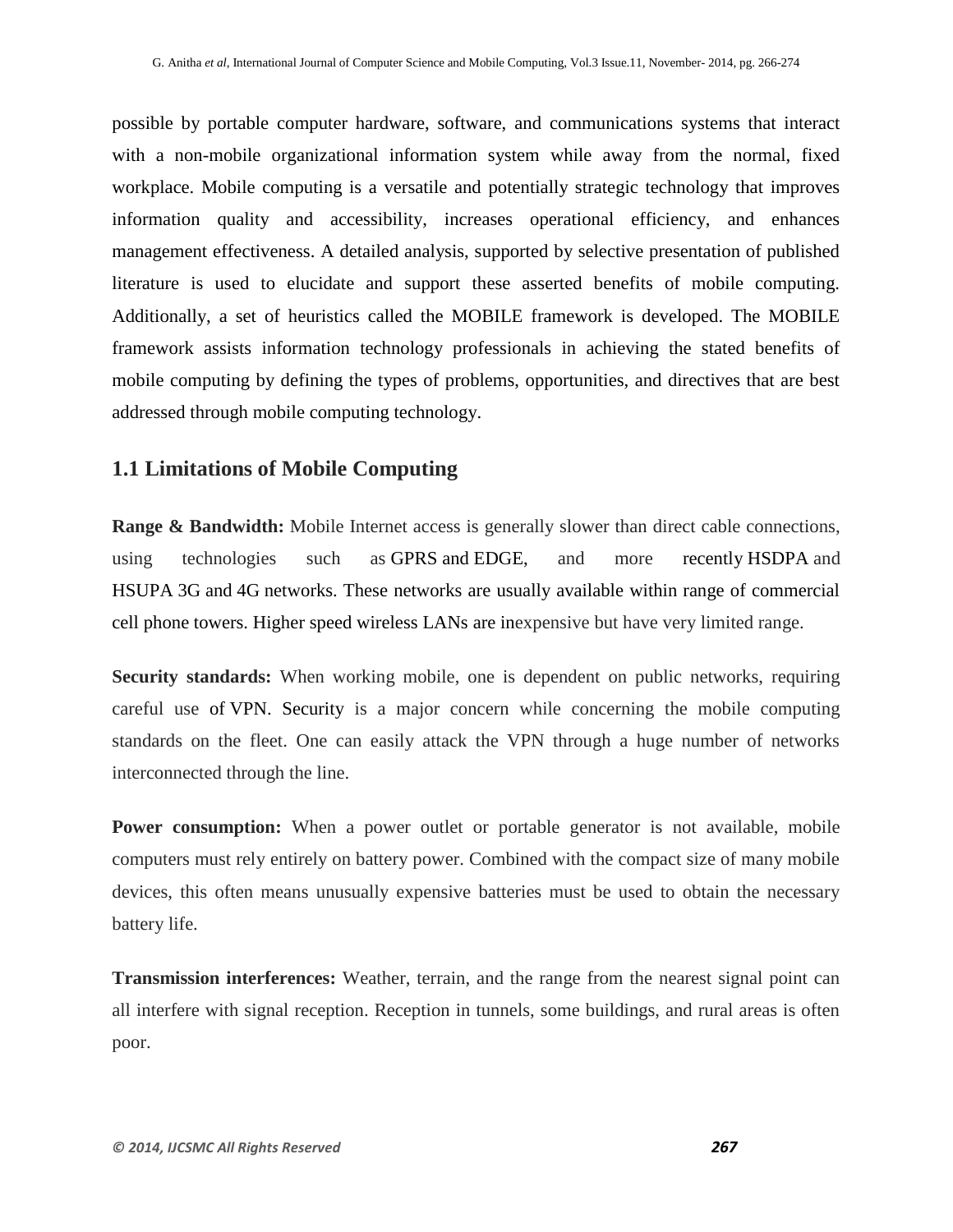**Potential health hazards:** The mobile devices while driving are often distracted from driving and are thus assumed more likely to be involved in traffic accidents. While this may seem obvious, there is considerable discussion about whether banning mobile device use while driving reduces accidents. Cell phones may interfere with sensitive medical devices. Questions concerning [mobile phone radiation and health](http://en.wikipedia.org/wiki/Mobile_phone_radiation_and_health) have been raised.

**Human interface with device**: Screens and keyboards tend to be small, which may make them hard to use. Alternate input methods such as speech or handwriting recognition require training.

#### **2. LITERATURE SURVEY**

J. Hightower and G. Borriello. Our approach involves assigning virtual co-ordinates to each node and then applying standard geographic routing over these coordinates. These virtual coordinates need not be accurate representations of the underlying geography but, in order to serve as a basis of routing, they must reflect the underlying connectivity. Thus, we construct these virtual coordinates using only local connectivity information. B. Karp And H.T. Kung This project suggests an approach to utilize location information (for instance, obtained using the global positioning system) to improve performance of routing protocols for ad hoc networks. By using location information, the proposed Location-Aided Routing (LAR) protocols limit the search for a new route to a smaller "request zone" of the ad hoc network. This results in a significant reduction in the number of routing messages. We present two algorithms to determine the request zone, and also suggest potential optimizations to our algorithms. L. Blazevic, S. Giordano, and J.-Y. LeBoudec, Geographic routing (or position-based routing) uses location information for packet delivery in multihop wireless networks. Neighbors locally exchange location information obtained through GPS (Global Positioning System) or other location determination techniques. Since nodes locally select next hop nodes based on this neighborhood information and the destination location, neither route establishment nor per-destination state is required in geographic routing. D. Johnson, Y. Hu, And D. Maltz, The problem of optimizing the quorum size under different network traffic and mobility patterns is treated numerically. A dynamic and distributed HLR scheme, as a limiting case of the UQS, is also analyzed and shown to be suboptimal in general. It is also shown that partitioning of the network is sometimes necessary to reduce the cost of mobility management.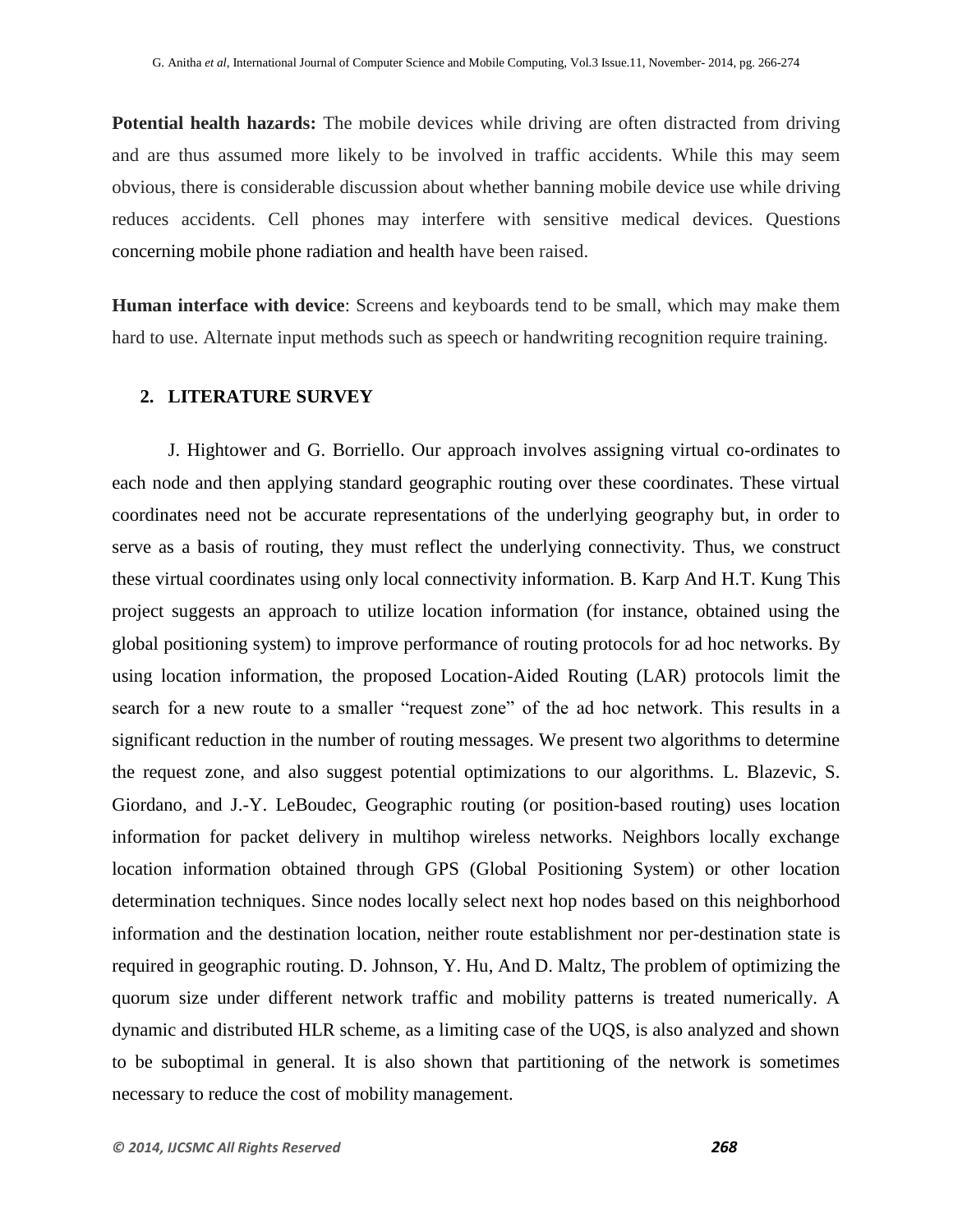# **3. ALGORITHM**

- In networks comprised entirely of wireless stations, communication between source and destination nodes may require traversal of multiple hops, as radio ranges are finite.
- A community of ad-hoc network researchers has proposed, implemented, and measured a variety of routing algorithms for such networks.
- Topology changes more rapidly on a mobile, wireless network than on wired networks, where the use of Distance Vector (DV), Link State (LS), and Path Vector routing algorithms is well established.
- New wireless routing protocol Greedy Perimeter Stateless Routing (GPSR) proposes an aggressive use of geography to achieve scalability.
- The aim for scalability under increasing numbers of nodes in the network, and increasing mobility rate.

## **Measures of scalability are:**

- Routing protocol message cost: How many routing protocol packets does a routing algorithm send?
- Application packet delivery success rate: What fraction of applications' packets are delivered successfully by a routing algorithm?
- Per-node state: How much storage does a routing algorithm require at each node.

## **GPSR Greedy Forwarding Algorithm**

**Input:** Forwarding Node F, Destination D, Neighbor-List (F) **Auxiliary Variables:** Progress (F, I) where I∈ Neighbor-List(F) Maximum-Progress **Output:** Next-Hop-Node // if Greedy forwarding is successful NULL // if Greedy forwarding is not successful and perimeter forwarding is needed **Initialization:** Next-Hop-Node = NULL Maximum-Progress \_ 0.0 **Begin** GPSR Greedy Forwarding Algorithm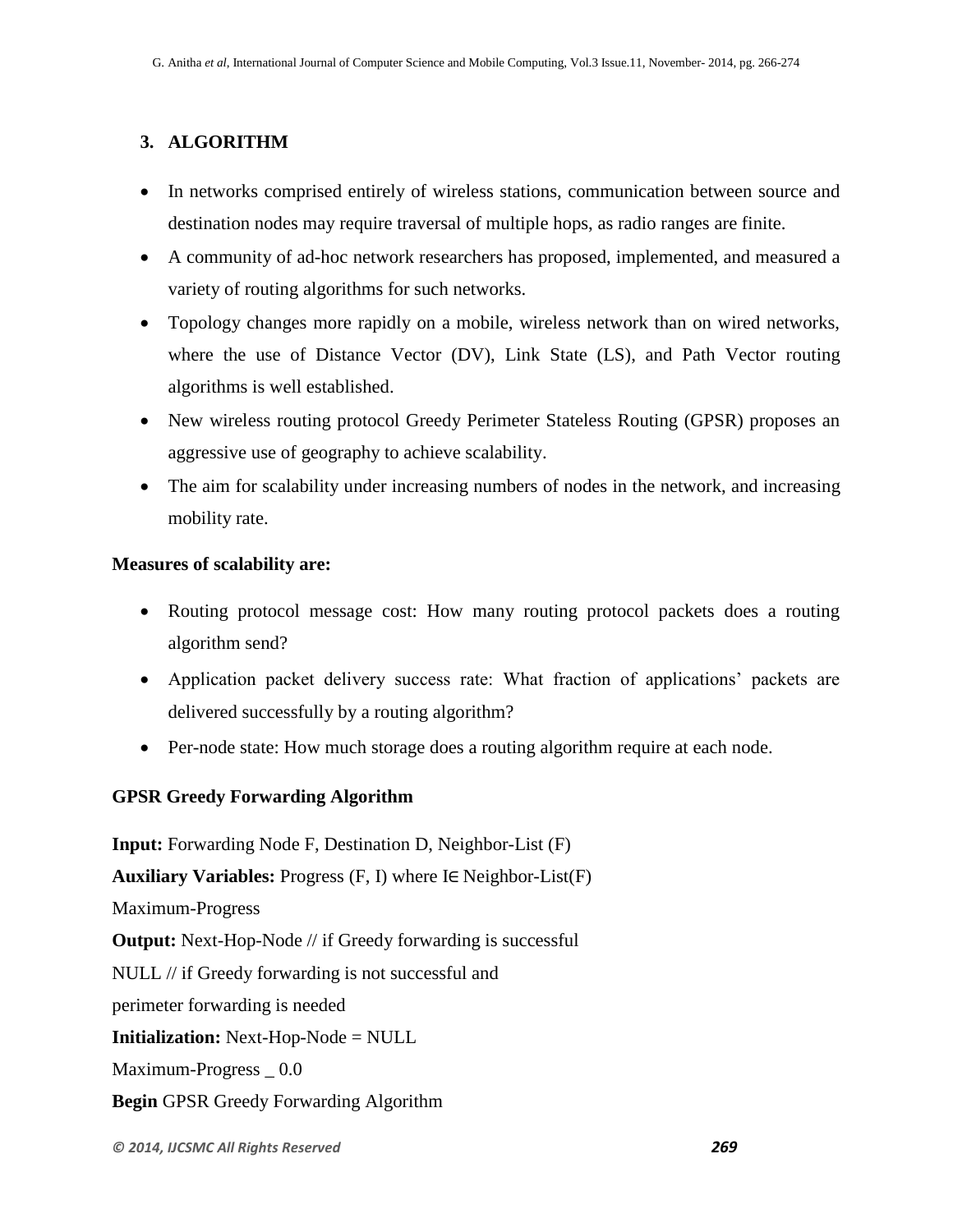Distance  $F-D = (XX) (YY) F D F D$ **for**every neighbor node I∈ Neighbor-List(F) **do** DistanceI-D =  $( XX) (Y Y) I D I D$ **if**(DistanceI-D <DistanceF-D) **then if**(Maximum-Progress <Progress (F, I)) **then**  $Maximum-Progress = Progress (F, I)$ Next-Hop-Node \_ I **end if end if end for if**(Maximum-Progress > 0.0) **then return**Next-Hop-Node// Greedy forwarding is successful **else return**NULL // Greedy forwarding is not successful and // perimeter forwarding is needed **end if End** GPSR Greedy Forwarding Algorithm

### **Routing Algorithms**

 Most QoS routing algorithms represent an extension of existing classic best-effort routing algorithms. Many routing protocols have been developed which support establishing and maintaining multi-hop routes between nodes in MANETs. These algorithms can be classified into two different categories: on-demand (reactive) such as DSR, AODV, and TORA, and tabledriven (proactive) such as Destination Sequenced Distance Vector protocol (DSDV). In the ondemand protocols, routes are discovered between a source and a destination only when the need arises to send data.

This provides a reduced overhead of communication and scalability. In the table-driven protocols, routing tables which contain routing information between all nodes are generated and maintained continuously regardless of the need of any given node to communicate at that time. The latency for route acquisition is relatively small, which might be necessary for certain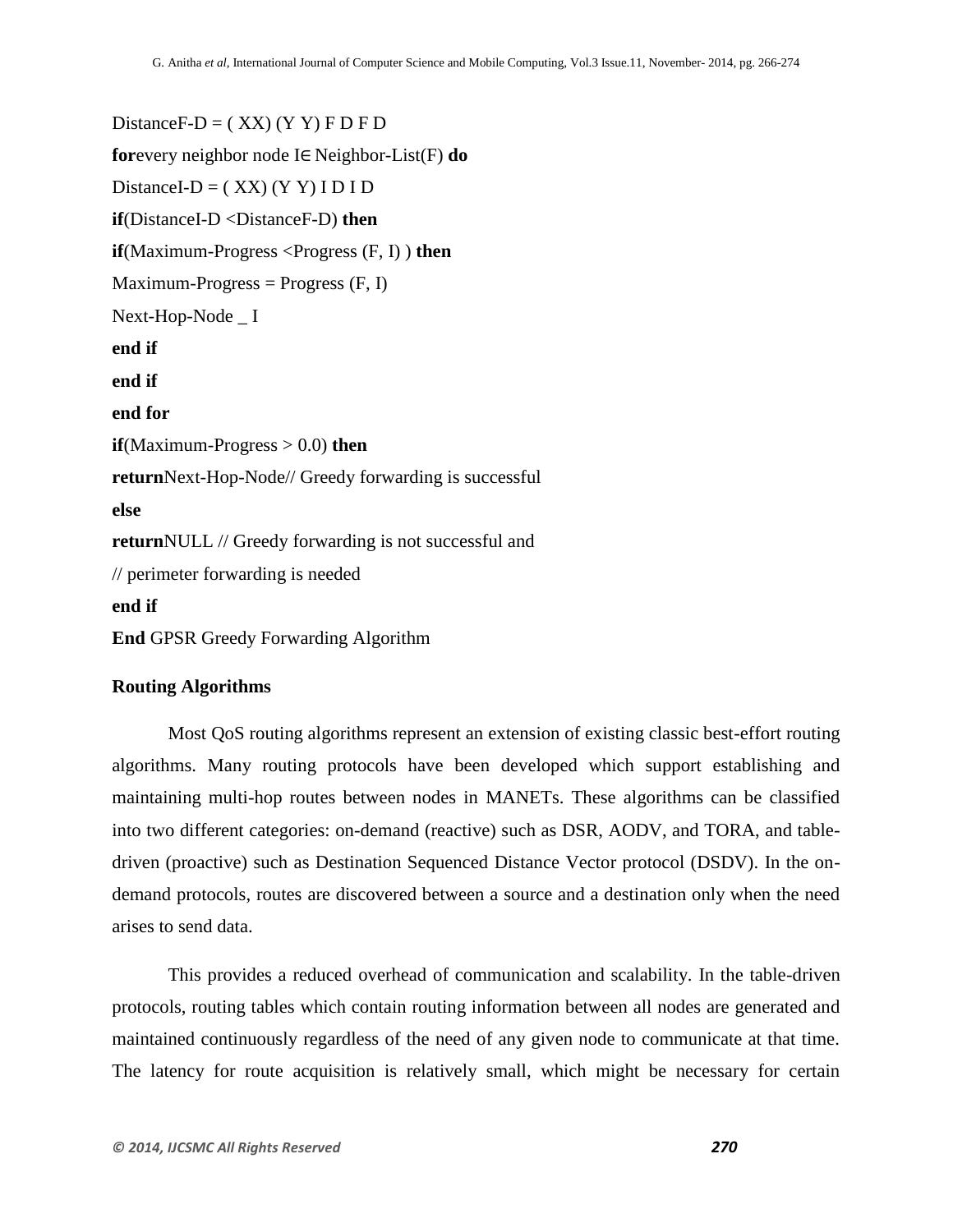applications, but the cost of communications overhead incurred in the continued update of information for routes which might not be used for a long time if at all is too high.

#### **4. EXPERIMENTS AND RESULT**

Upon arriving at the chosen waypoint, the node pauses for a configurable period before repeating the same process. In this model, the pause time acts as a proxy for the degree of mobility in a simulation; longer pause time amounts to more nodes being stationary for more of the simulation. The ns-2 wireless simulation model simulates nodes moving in an unobstructed plane. Motion follows the random waypoint model: a node chooses a destination uniformly at random in the simulated region, chooses a velocity uniformly at random from a configurable range, and then moves to that destination at the chosen velocity.

Simulations are for networks of 50, 112, and 200 nodes with 802.11 WaveLAN radios, with a nominal 250-meter range. The nodes are initially placed uniformly at random in a rectangular region. All nodes move according to the random waypoint model, with a maximum velocity of 20 m/s. Pause times simulated of 0, 30, 60, and 120 seconds, the highest mobility cases, as they are the most demanding of a routing algorithm.



Packet Delivery Success Rate.

GPSR with varying beacon intervals, B, compared with DSR 50 nodes.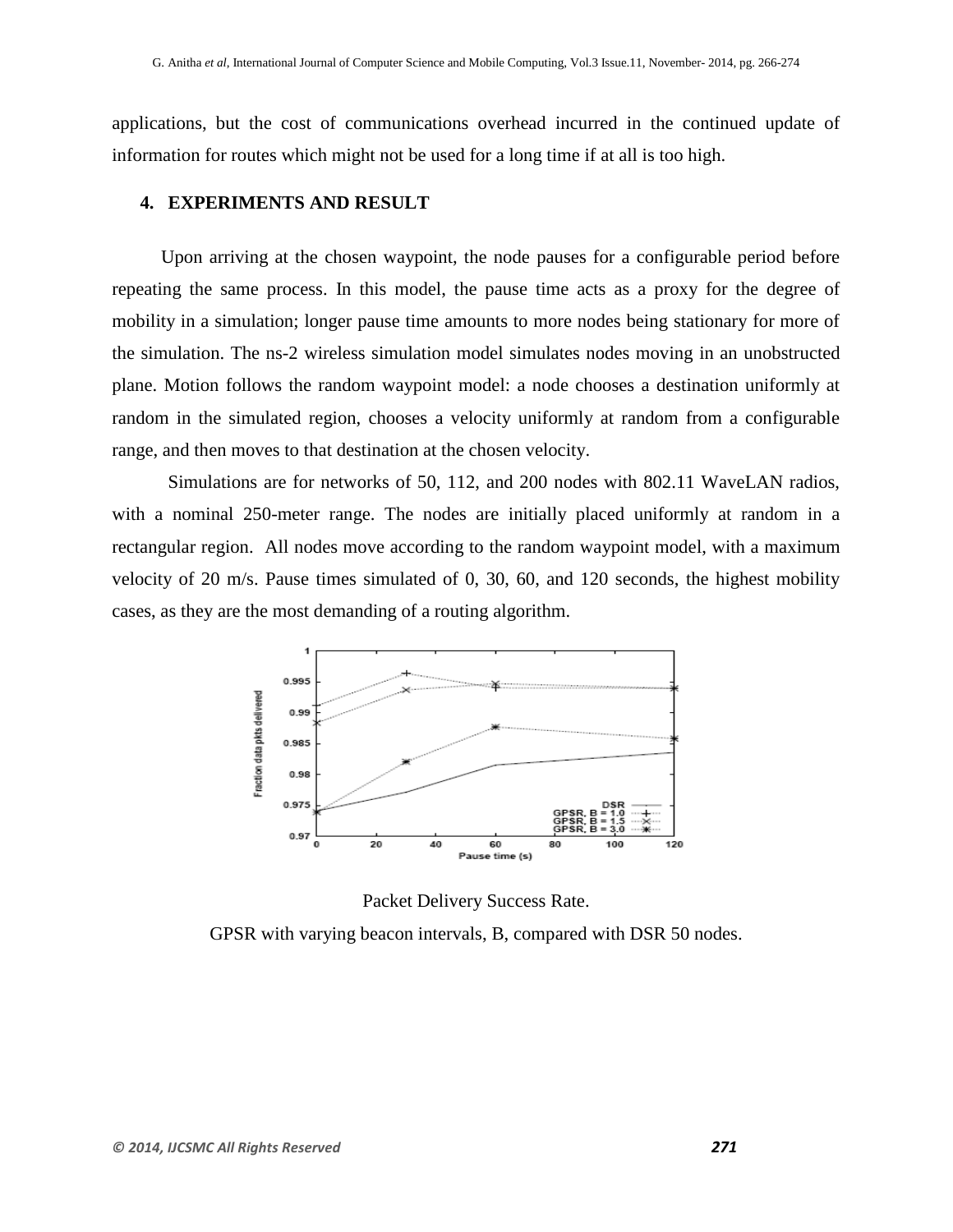

Routing Protocol Overhead

Total routing protocol packets sent network-wide during the simulation for GPSR with varying beacon intervals, B, compared with DSR.50 nodes.



Packet Delivery Success Rate

For GPSR with B=1.5 compared with DSR. 50,112,and 200 nodes.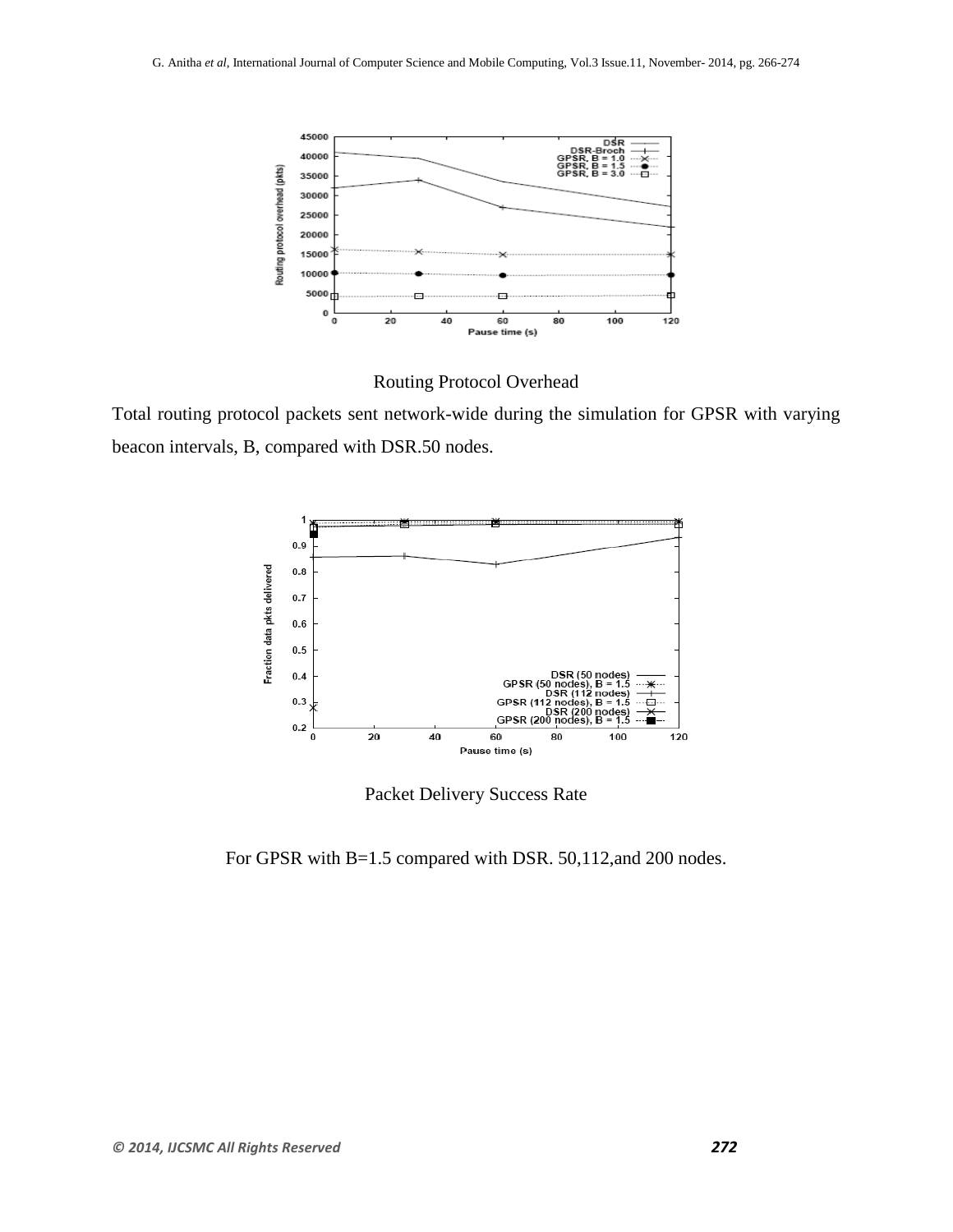

Routing Protocol Overhead

Total routing protocol packets sent network-wide during the simulation for GPSR with B=1.5 compared with DSR.y axis log-scaled.50,112,and200 nodes.

#### **5. CONCLUSION & FUTURE ENHANCEMENT**

A location monitoring system for wireless sensor networks. The design two in-network location anonymization algorithms, namely, resource- and quality-aware algorithms that preserve personal location privacy, while enabling the system to provide location monitoring services. Both algorithms rely on the well established k-anonymity privacy concept that requires a person is indistinguishable among k persons. The resource-aware algorithm aims to minimize communication and computational cost, while the quality-aware algorithm aims to minimize the size of cloaked areas in order to generate more accurate aggregate locations. To provide location monitoring services based on the aggregate location information, propose a spatial histogram approach that analyzes the aggregate locations reported from the sensor nodes to estimate the distribution of the monitored objects. The estimated distribution is used to provide location monitoring services through answering range queries. Shows that query answer error gets worse when the objects are moving faster, the query accuracy of the quality-aware algorithm is consistently better than the resource-aware algorithm.